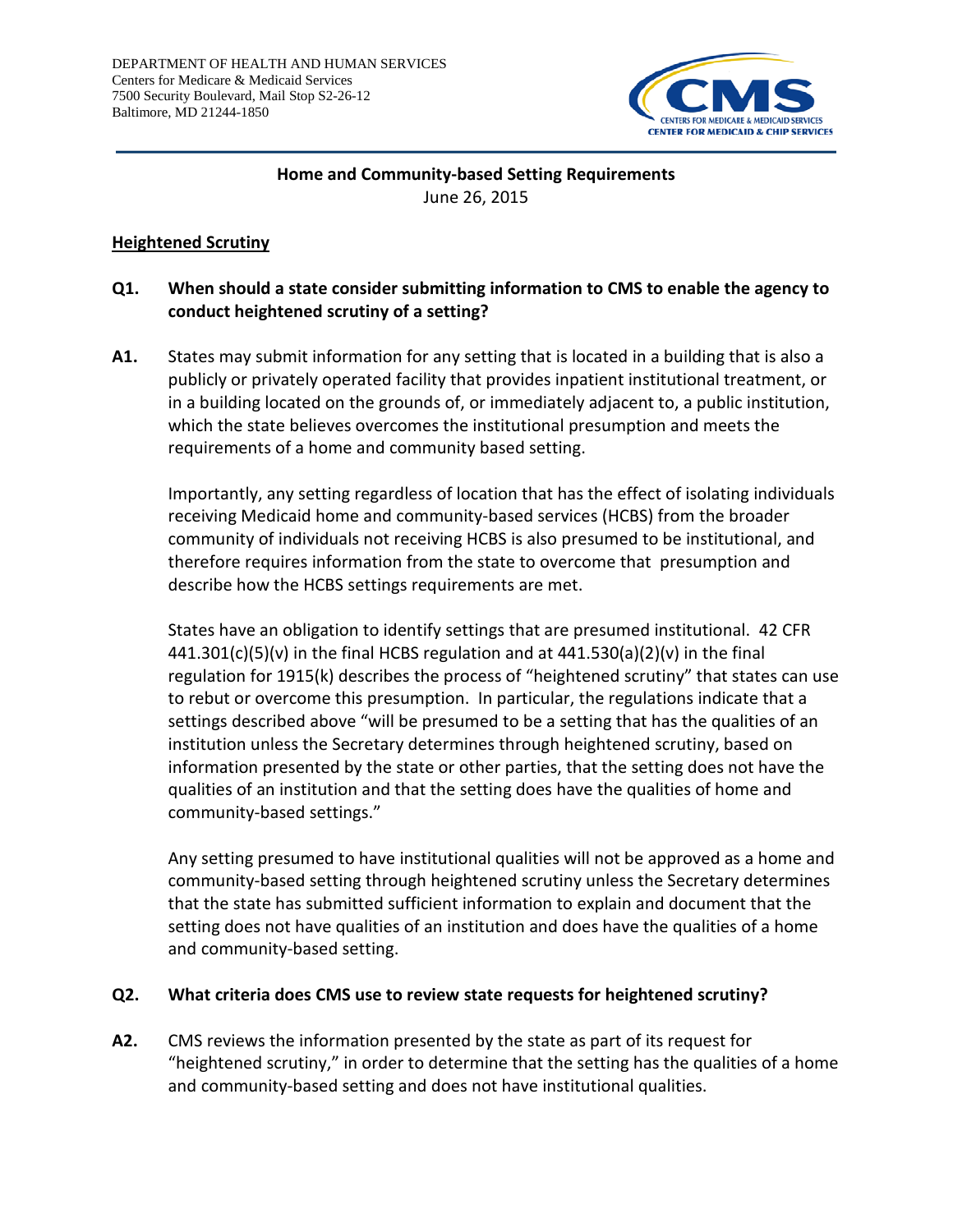When a state makes a request to CMS to use the heightened scrutiny process for a particular setting or settings, CMS reviews all information presented by the state and other parties. CMS may solicit the input of federal partners. CMS, upon consultation with these federal partners, if appropriate, will review the information to determine whether each and every one of the qualities of a home and community based setting outlined in 42 CFR 441.301(c)(4)/ 441.530(a) are met, whether the state can demonstrate that persons receiving services are not isolated from the greater community of individuals not receiving Medicaid HOME AND COMMUNITY-BASED SERVICES, and whether CMS concludes that the information indicates that there is strong evidence the setting does not meet the criteria for a setting that has the qualities of an institution.

When a state submits documentation for a heightened scrutiny review, CMS will review the information or documentation to ensure that all participants in that setting are afforded the degree of community integration required by the regulation and desired by the individual. Providing documentation that a percentage or "some" participants have community access will not be considered sufficient to show that the setting meets the regulations.

#### **Q3. What information should states submit in a heightened scrutiny process?**

**A3.** CMS expects the state to submit several types of information and documentation to support its position that a particular setting has the qualities of home and communitybased services and does not have the qualities of an institution. Evidence of how a setting overcomes its presumed institutional qualities should focus on the qualities of the setting and how it is integrated in and supports full access of individuals receiving home and community-based services into the greater community, not on the aspects and/or severity of the disabilities of the individuals served in the setting. For heightened scrutiny requested under 1915(c) or 1915(i), such information should also include the information the state received during the public input process. CMS will also consider information provided by other parties. For 1915(k) Community First Choice (CFC) programs, information should be submitted as part of the state's request for heightened scrutiny for any such settings included in the CFC State Plan Amendment (SPA).

The exploratory questions available in the Toolkit can also be helpful in determining the type of information that should be included in the documentation. Some additional examples might include:

- Licensure requirements or other state regulations for the setting that clearly distinguish it from institutional licensure or regulations, to demonstrate how the setting is integrated in and supports full access to the greater community.
- Residential housing or zoning requirements that demonstrate how the setting is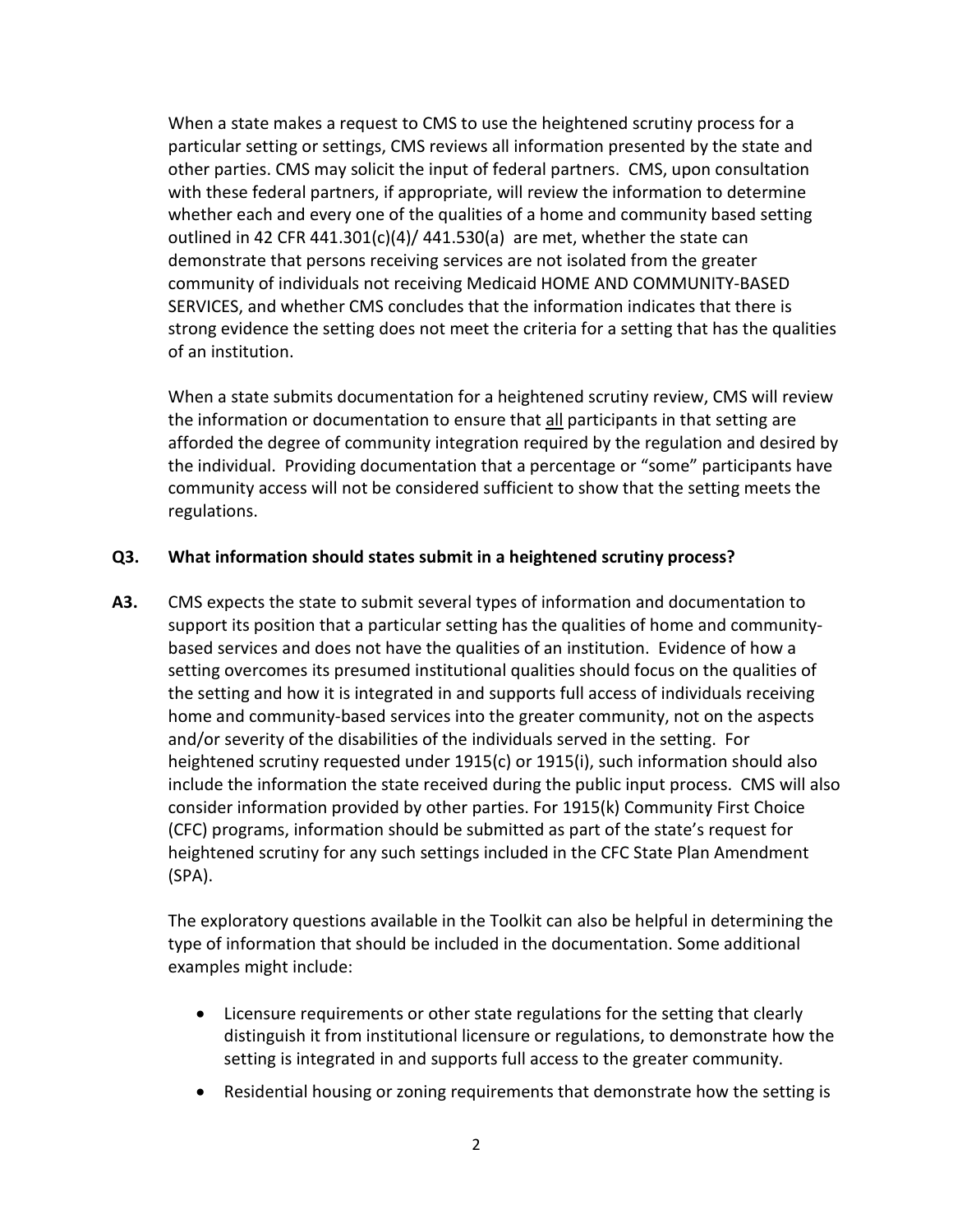integrated in and supports full access to the greater community.

- Description of the proximity to and scope of interactions with community settings used by individuals not receiving Medicaid funded home and community-based services.
- Provider qualifications for staff employed in the setting that indicate training or certification in home and community-based services, and that demonstrate the staff is trained specifically for home and community-based support in a manner consistent with the HCB settings regulations.
- Service definitions that explicitly support the setting requirements. For example, definitions of employment supports that facilitate community-based integrated employment or, for facility-based programs, maximize autonomy and competitive employment opportunities.
- Documentation that the setting complies with the requirements for providerowned or controlled settings at §441.301(c)(4)(vi)A through D, and if any modifications to these requirements have been made, such modifications are documented in the person-centered plan(s) consistent with the requirements at §441.301(c)(4)(vi)(F)
	- o Note that for 1915(i), the relevant requirements are found at §441.710((a)(1)(vi)(A)through (D), and at §441.710(a)(1)(vi)(F)
	- o Note that for 1915(k) the relevant requirements are found at **§**441.530(a)(1)(vi)(A) through (D), and at **§**441.530(a)(1)(vi)(F)
- Procedures in place by the setting that indicate support for activities in the greater community according to the individual's preferences and interests, staff training materials that speak of the need to support individuals' chosen activities, and a discussion of how schedules are varied according to the typical flow of the local community (appropriate for weather, holidays, sports seasons, faith-based observation, cultural celebrations, employment, etc.).
- Documentation that the individuals selected the setting from among setting options, including non-disability-specific settings.
- Description of the proximity to avenues of available public transportation or an explanation of how transportation is provided where public transportation is limited.
- Pictures of the site and other demonstrable evidence (taking in consideration the individual's right to privacy).

The information submitted may also include a report from an on-site visit to the setting conducted by the state (which as noted in previous Toolkit documents will facilitate the review), public input on the setting in question, consumer experience surveys that can be linked to the site for which evidence is being submitted, and any other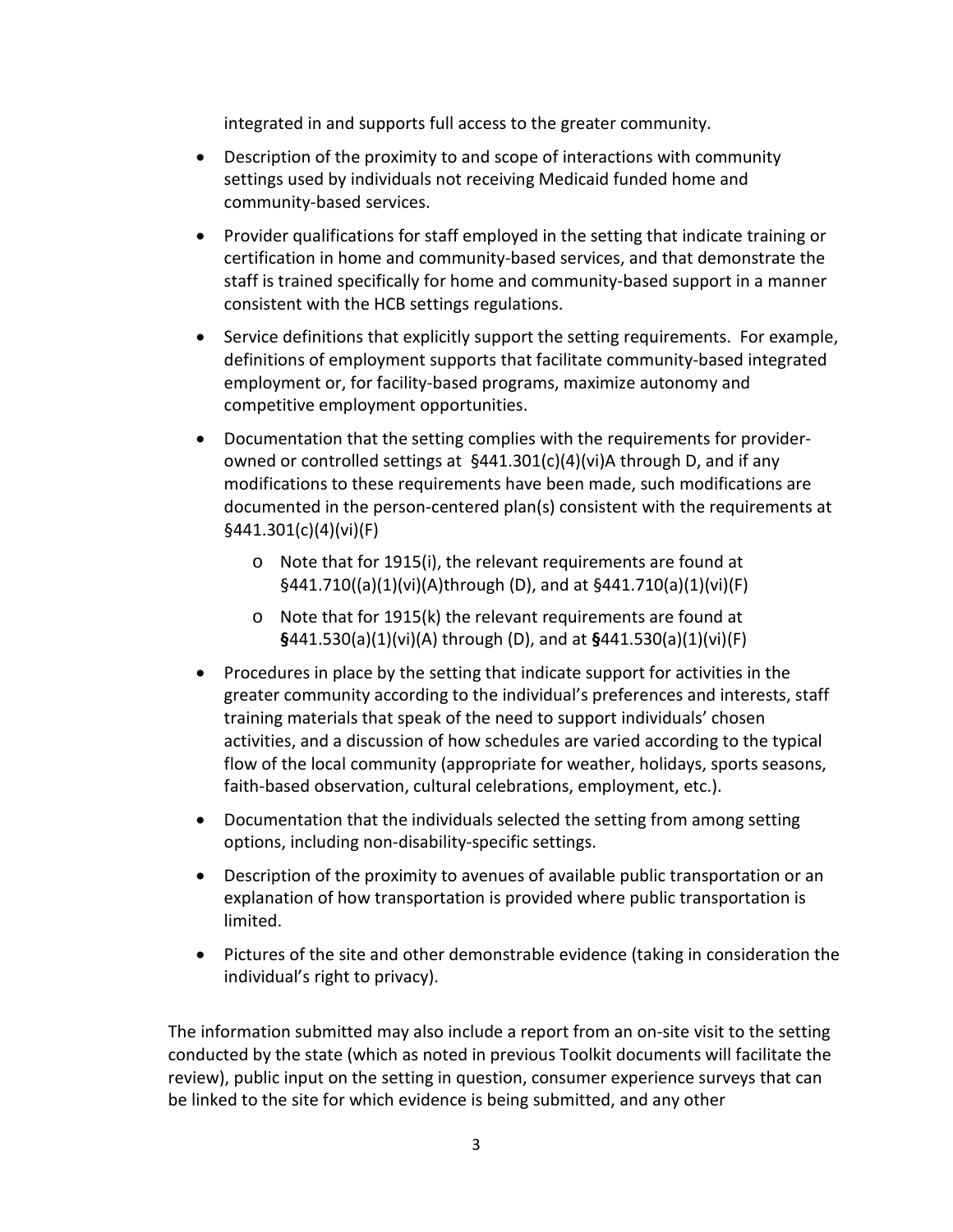documentation made available. Supporting information could include participant interviews outside the presence of the provider conducted by an independent entity or state staff with demonstrated expertise and/or training working with the relevant population. If warranted, CMS may conduct an onsite review as well. Please note that, in accordance with provisions of the Health Information Portability and Accountability Act, no personally identifiable or other protected information should be submitted to CMS.

- **Q4. How can a state demonstrate that settings in a publicly or privately-owned facility that provides inpatient treatment meet the home and community-based services (HCBS) characteristics?**
- **A4.** The state must submit strong evidence that the setting presumed institutional has the characteristics of a HCBS setting and not an institutional setting. In addition to the guidance previously provided in the toolkit, at a minimum, states should submit information clarifying that there is a meaningful distinction between the facility and the community-based setting such that the latter is integrated in and supports full access of individuals receiving HCBS. For example, the state can submit, and CMS will consider, documentation showing that the HCBS setting is not operationally interrelated with the facility setting, such as:
	- Interconnectedness between the facility and the setting in question, including administrative or financial interconnectedness, does not exist or is minimal.
	- To the extent any facility staff are assigned occasionally or on a limited basis to support or back up the HCBS staff, the facility staff are cross-trained to meet the same qualifications as the HCBS staff;
	- Participants in the setting in question do not have to rely primarily on transportation or other services provided by the facility setting, to the exclusion of other options;
	- The proposed HCBS setting and facility have separate entrances and signage;
	- The setting is integrated in the community to the extent that a person or persons without disabilities in the same community would consider it a part of their community and would not associate the setting with the provision of services to persons with disabilities:
	- The individual participates regularly in typical community life activities outside of the setting to the extent the individual desires. Such activities do not include only those organized by the provider agency specifically for a group of individuals with disabilities and/or involving only paid staff; community activities should foster relationships with community members unaffiliated with the setting;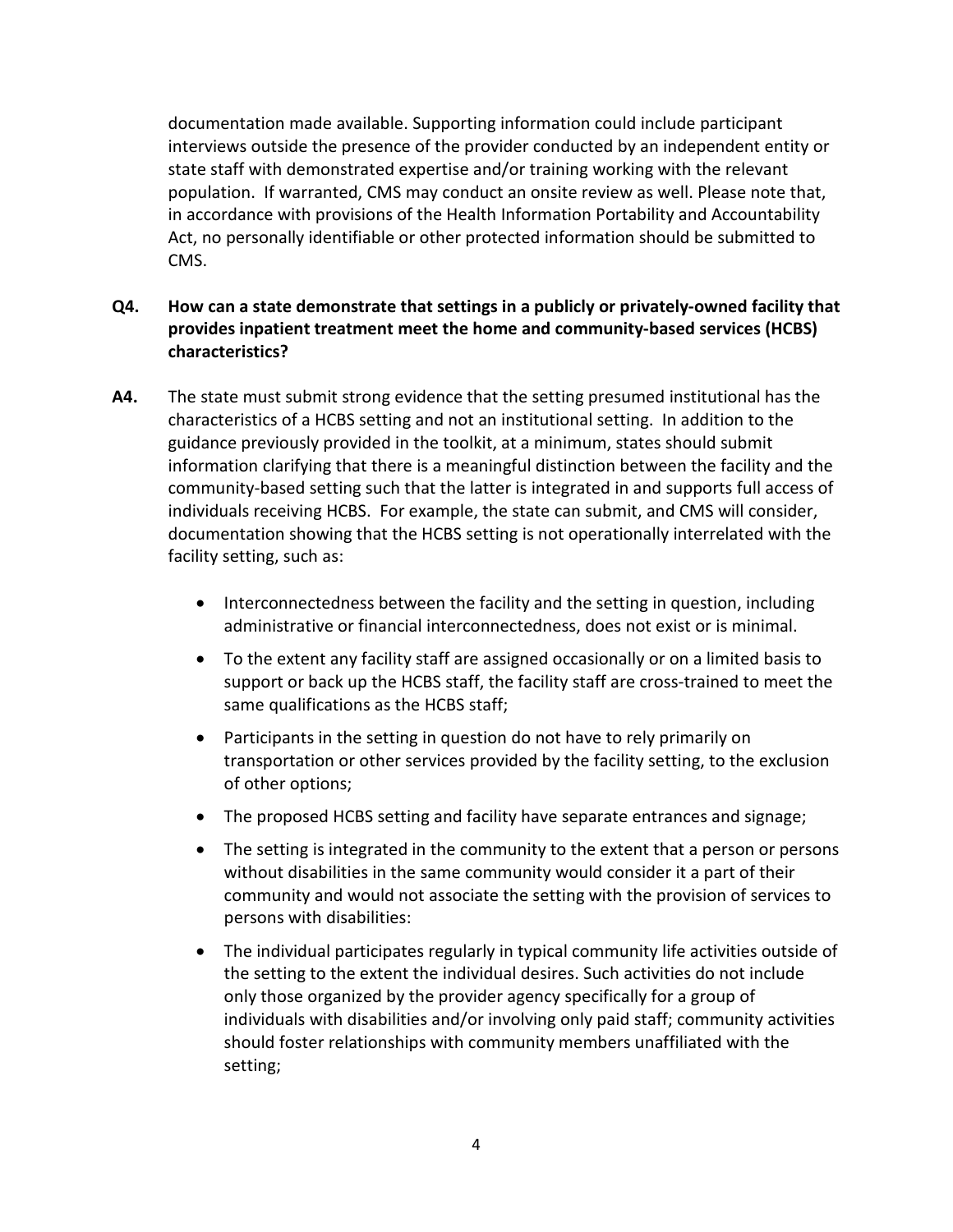• Services to the individual, and activities in which the individual participates, are engaged with the broader community.

# **Q5. How can a state demonstrate that a building located on the grounds of or immediately adjacent to a public institution meets the home and community-based services (HCBS) characteristics?**

- **A5.** The state must submit strong evidence that the setting presumed institutional has the characteristics of a HCBS setting and not an institutional setting. In addition to the guidance previously provided in the toolkit, the state should, at a minimum, submit information documenting that there is a meaningful distinction between the institution and the community-based setting such that the latter is integrated in and supports full access of individuals receiving HCBS services. For example, the state can submit, and CMS will consider, documentation showing that the HCBS setting is not operationally interrelated with the institutional setting, such as:
	- Interconnectedness between the institution and the setting, including administrative or financial interconnectedness, in question does not exist or is minimal;
	- To the extent any institutional staff are assigned occasionally or on a limited basis to support or back up the HCBS staff, the institutional staff are crosstrained to meet the same qualifications as the HCBS staff; and
	- Participants in the setting in question do not have to rely primarily on transportation or services provided by the institutional setting, to the exclusion of other options.
	- The setting is integrated in the community to the extent that a person or persons without disabilities in the same community would consider it a part of their community and would not associate the setting with the provision of services to persons with disabilities.
	- The individual participates regularly in typical community life activities outside of the setting to the extent the individual desires. Such activities do not include only those organized by the provider agency specifically for a group of individuals with disabilities and/or involving only paid staff; community activities should foster relationships with community members unaffiliated with the setting.
	- Services to the individual, and activities in which the individual participates, are engaged with the broader community.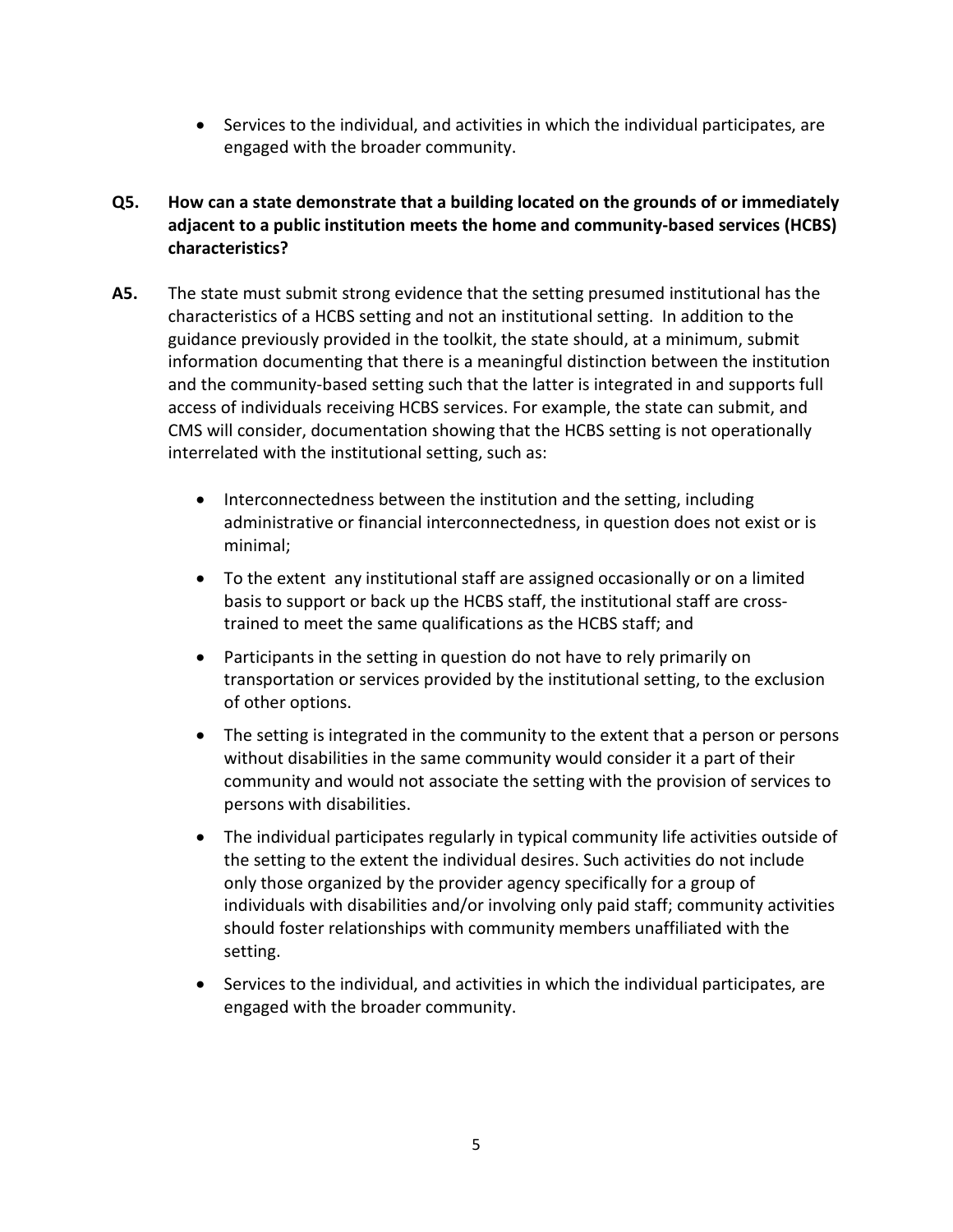- **Q6. How can a state demonstrate that a setting does not have the effect of isolating individuals receiving home and community-based services (HCBS) from the broader community of individuals not receiving HCBS?**
- **A6.** The state has several options for the type of evidence it can submit to overcome the presumption that a setting is isolating. The evidence should support the following qualities:
	- The setting is integrated in the community to the extent that a person or persons without disabilities in the same community would consider it a part of their community and would not associate the setting with the provision of services to persons with disabilities.
	- The individual participates regularly in typical community life activities outside of the setting to the extent the individual desires. Such activities do not include only those organized by the provider agency specifically for a group of individuals with disabilities and/or involving only paid staff; community activities should foster relationships with community members unaffiliated with the setting.
	- Services to the individual, and activities in which the individual participates, are engaged with the broader community.

For additional information on examples of settings that isolate individuals receiving HCBS, see the following link: [http://www.medicaid.gov/medicaid-chip-program](http://www.medicaid.gov/medicaid-chip-program-information/by-topics/long-term-services-and-supports/home-and-community-based-services/downloads/settings-that-isolate.pdf)[information/by-topics/long-term-services-and-supports/home-and-community-based](http://www.medicaid.gov/medicaid-chip-program-information/by-topics/long-term-services-and-supports/home-and-community-based-services/downloads/settings-that-isolate.pdf)[services/downloads/settings-that-isolate.pdf](http://www.medicaid.gov/medicaid-chip-program-information/by-topics/long-term-services-and-supports/home-and-community-based-services/downloads/settings-that-isolate.pdf)

# **Q7. What tools are available for states to collect documentation and information to be submitted to permit CMS to conduct heightened scrutiny?**

**A7.** States may consider using the [Exploratory Questions for Residential Settings](http://www.medicaid.gov/medicaid-chip-program-information/by-topics/long-term-services-and-supports/home-and-community-based-services/downloads/exploratory-questions-re-settings-characteristics.pdf) and/or [Non-Residential Settings](http://www.medicaid.gov/medicaid-chip-program-information/by-topics/long-term-services-and-supports/home-and-community-based-services/downloads/exploratory-questions-non-residential.pdf) as a framework against which to examine settings. The questions are designed to elicit information through review of documents and/or site visits. States are free to develop their own tools for collecting and evaluating the information received. In addition, states are expected to solicit public input on settings the state has flagged for heightened scrutiny, as part of a Statewide Transition Plan, a waiver-specific transition plan, or a waiver or state plan amendment filing submitted to CMS. This public reaction will facilitate the state's understanding of how the community at large views the settings in question.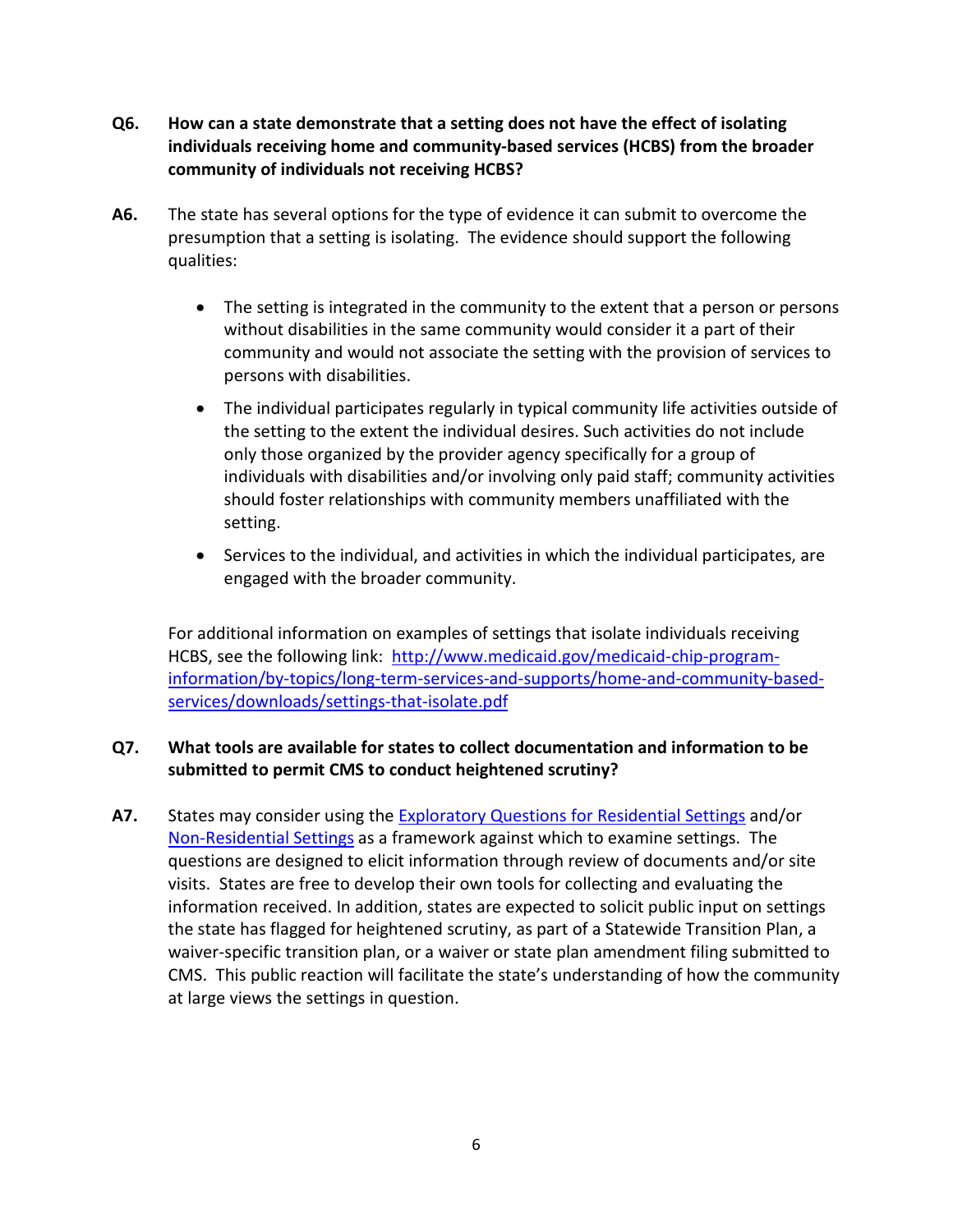# **Q8. What does CMS expect regarding public notice associated with settings for which the state is requesting heightened scrutiny?**

- **A8.** At a minimum, the notice about any submission for heightened scrutiny should:
	- Be included in the Statewide Transition Plan, either initially or as an update to the plan. If the setting is not associated with a transition plan, it should comprehensively be addressed in the waiver or state plan amendment filing submitted to CMS;
	- Be widely disseminated with the intent of reaching home and community-based services participants, families and the community;
	- List the affected settings by name and location and identify the number of individuals served in each setting;
	- Include any and all justifications from the state as to why the setting is home and community-based services and not institutional. This would include any reviewer reports, interview summaries, etc.;
	- Provide sufficient detail such that the public has an opportunity to support or rebut the state's information;
	- Be subject to a public comment period. CMS expects that states will provide responses to those public comments to CMS when they submit the proposed transition plan. These responses should include explanations as to why the state is or is not changing its decision.

# **Q9. What should states consider when performing a site visit?**

- **A9.** CMS does not have a specific protocol for a site visit, which is highly recommended in order for CMS to evaluate the evidence. A site visit should include a significant amount of time that is observational in nature. The purpose of this type of site visit is to observe the individual's life experience and the presence or absence of the qualities of home and community-based settings. Record reviews and interviews are supplemental, but we believe are important to corroborate adherence to requirements, and should align with observations. In order to provide strong evidence, states should consider some of the following activities:
	- Gather information from stakeholders with relevant information about the setting, such as the state Protection and Advocacy Organization, or other organizations or individuals that raised concerns in the public comment process;
	- Conduct visits with individual(s) who have expertise with the community at large (to facilitate an understanding of local routines and interactions), and have training and/or experience in interviewing relevant populations;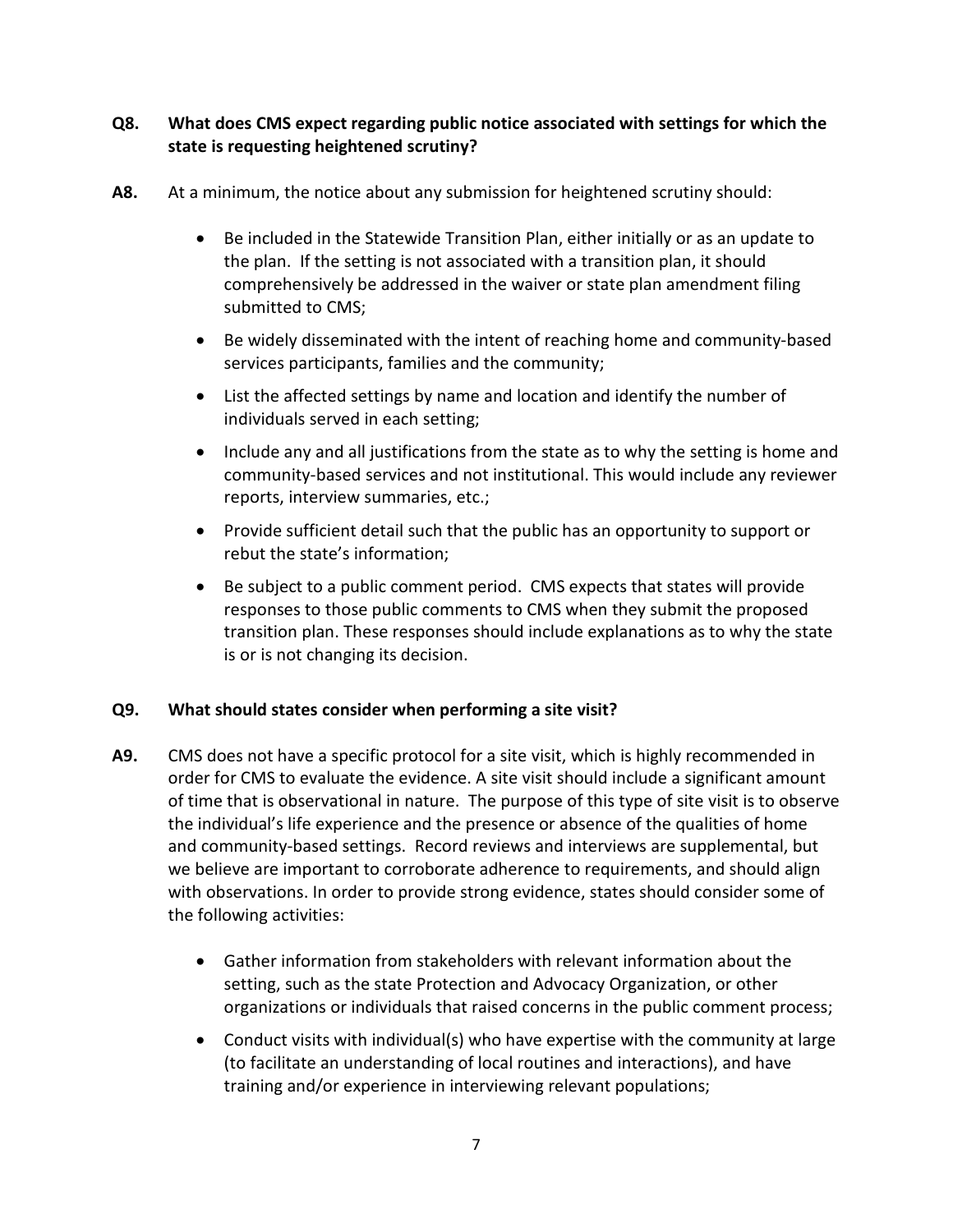- Review staff logs or other daily records of the setting, including any instances of seclusion and/or restraint; facility policies and procedures on resident/participant rights, person-centered service plans and records of how those plans are met; documentation regarding participants' selection of the setting from among setting options, including non-disability-specific settings.
- Evaluate participants' access to the broader community including the availability of transportation and geographic proximity to other community resources, including shopping, entertainment, worship, etc.;
- Look for evidence that settings have institutional characteristics, such as cameras; individual's schedules or other personal information posted; lack of uniqueness in room décor; indicators of seclusion or restraint such as quiet rooms with locks, restraint chairs, or posters of restraint techniques; regimented meal times and other daily activities; and barriers that inhibit community member involvement, such as fences or gates;
- Conduct interviews that generally:
	- o Include as many participants as possible selected by the interviewers without influence by the provider or staff;
	- o Include staff, specifically including direct support staff because they implement the program policies and procedures on a day-to-day basis, outside of the presence of the supervisor or administrator;
	- o Have specific questions/goals based on the exploratory questions; and
	- o Avoid leading questions that suggest the preferred answer and instead use questions that are open-ended, yet sufficiently specific to elicit a description of how the setting operates and the individual's experience in it.

# **Q10. How will CMS respond to the state's submission of information for heightened scrutiny of a setting?**

**A10.** CMS will respond in writing as part of our review of the action pending – whether in response to a Statewide Transition Plan, new waiver, or SPA. If the CMS review determines that all regulatory requirements are met by the setting in question, and the information submitted to CMS -- which could include information collected in response to CMS exploratory questions -- is sufficient to overcome the presumption of institutional or isolating qualities, the setting will be determined to be home and community based.

If the CMS review determines that not all regulatory requirements are met, and the setting is included in the state's Statewide Transition Plan, the state can use the remaining transition period to bring the setting into compliance with all requirements,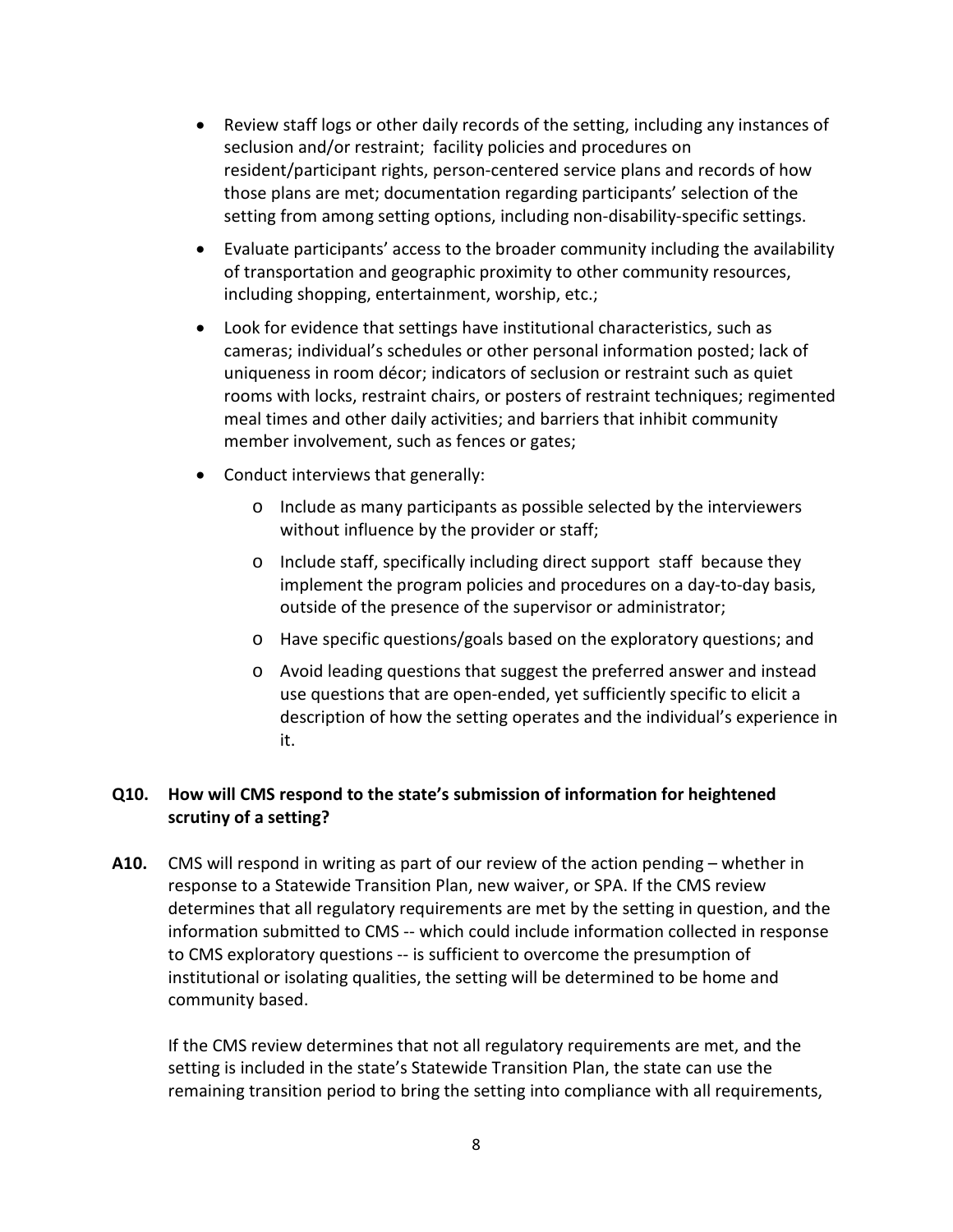transition individuals from that setting to a compliant setting, transition the coverage authority to one not requiring provision in a home or community based setting, or transition to non- Medicaid reimbursement. If CMS has further questions, CMS may conduct a site visit.

If the CMS review determines that not all regulatory requirements are met, and the setting is included in a new 1915(c) waiver, new 1915(i) state plan amendment, or new 1915(k) CFC SPA, Federal reimbursement for services provided to individuals in that setting will not be available unless or until the setting achieves compliance with all requirements. Once compliant with home and community-based services criteria, the setting can be added to the new program and Federal reimbursement for services provided to individuals in that setting can be claimed.

Approval of any heightened scrutiny request only pertains to the individual settings subject to the request. CMS and the state will collaborate through the Statewide Transition Plan and the review of waiver and SPA actions to ensure implementation of a plan for ongoing monitoring and oversight to ensure continued compliance. In the approval of those documents, CMS will communicate the settings and the scope under which they are adjudicated to be home and community-based services, and indicate that any material changes to the settings approved through heightened scrutiny such as an increase in licensing capacity, the establishment of additional disability-oriented settings in close proximity (e.g., next door), or changes in the ways in which community integration is realized, will require the state to update CMS and may result in a reevaluation of the setting.

#### **Respite Services**

- **Q11. The preamble to the regulation appears to permit respite services to be provided in institutional settings. Are states required to assess all settings used for respite against the requirements for home and community-based services (HCBS) and report on their status?**
- **A11.** No. Respite services are provided on a *short-term basis* because of the absence or need for relief of those persons who normally provide supports and services for the participant.These services support caregivers and help to preserve an individual's placement in the community. CMS, as indicated in the preamble to the regulation, intends to permit states to use institutional settings for the provision of respite services that typically do not exceed 30 days in duration. Therefore, states will not be required to assess their settings that are exclusively used for respite services for compliance with home and community based settings requirements.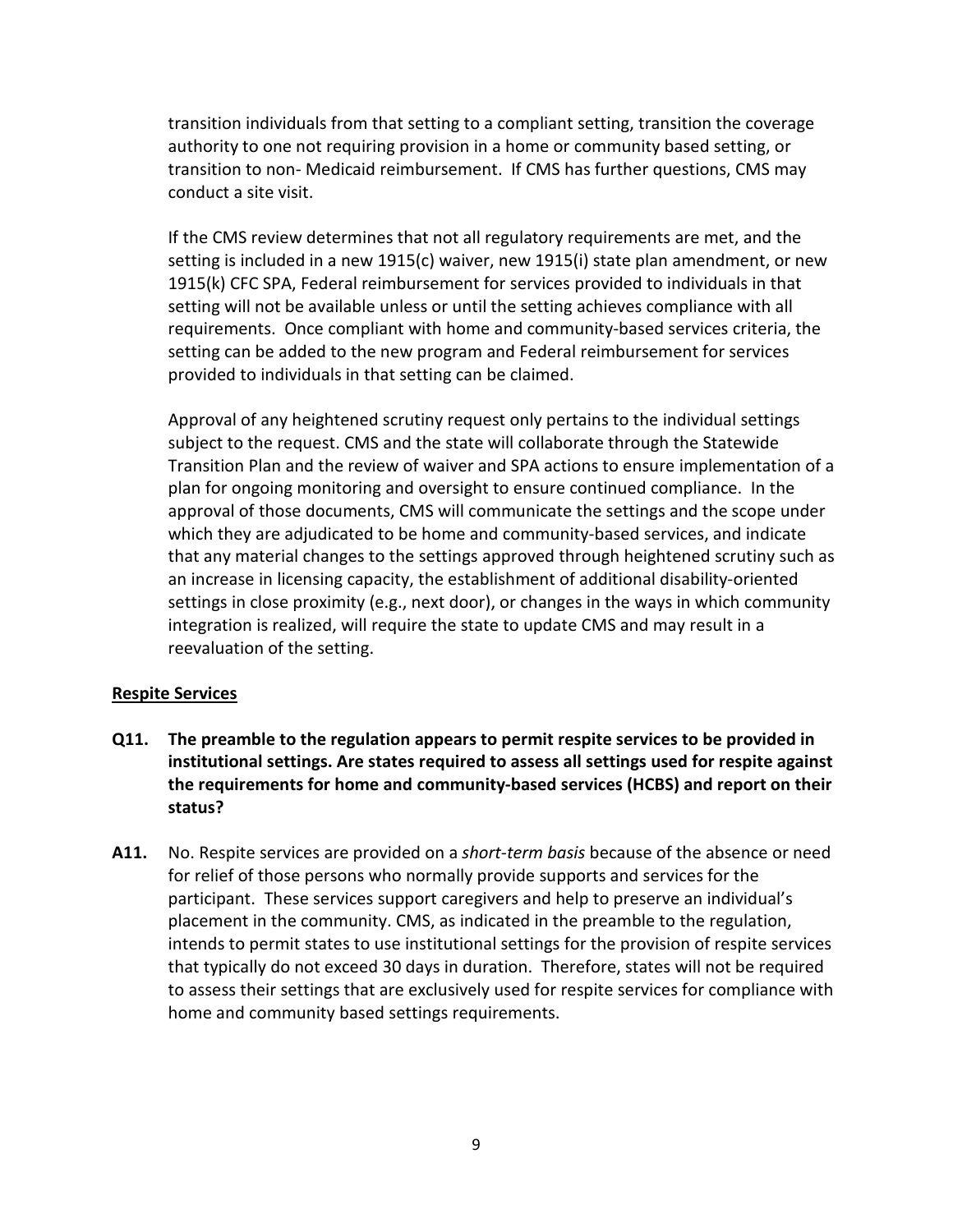# **Tenancy**

*In a provider owned or controlled setting, the state must ensure that a lease, residency agreement or other form of legally enforceable, written agreement will be in place for each participant; the document must provide protections that address eviction processes and appeals comparable to those provided under the jurisdiction's landlord/ tenant laws.*

- **Q12. If a provider is furnishing home and community-based services (HCBS) to all individuals in a setting in a property owned and leased by a third party, is this setting considered provider owned and controlled?**
- **A12.** If the individual leases directly from the third party that has no direct or indirect financial relationship with the provider, the property is not considered provider-owned or controlled. If the HCBS provider leases from a third party or owns the property, this would be considered provider owned or controlled. If the provider does not lease or own the property, but has a direct or indirect financial relationship with the property owner, we would presume that the setting was provider controlled unless the property owner or provider establishes that the nature of the relationship did not affect either the care provided or the financial conditions applicable to tenants.

# **Q13. Can a residential agreement between the individual and the entity that owns or controls the property have the same protections as a lease?**

**A13.** Yes, however the state must ensure that a lease, residency agreement or other form of written agreement will be in place for each HCBS participant, and the document provides enforceable protections that address eviction processes and appeals comparable to those provided under the jurisdiction' s landlord tenant law.

# **Visitors**

- **Q14. How will the regulation's requirement that an individual in a provider owned or controlled setting have access to visitors at any time be balanced against the rights and desires of others living in that setting?**
- **A14.** The regulation requires that individuals in a provider owned or controlled setting experience the community in the same manner as individuals not receiving Medicaidfunded home and community-based services. While no restrictions on the ability to have visitors should be imposed for convenience purposes, the regulation does not supersede orders of protection or other parameters governing the movement or actions of individuals visiting the setting that may arise under landlord/tenant or other laws or the terms of the lease or rental agreement.